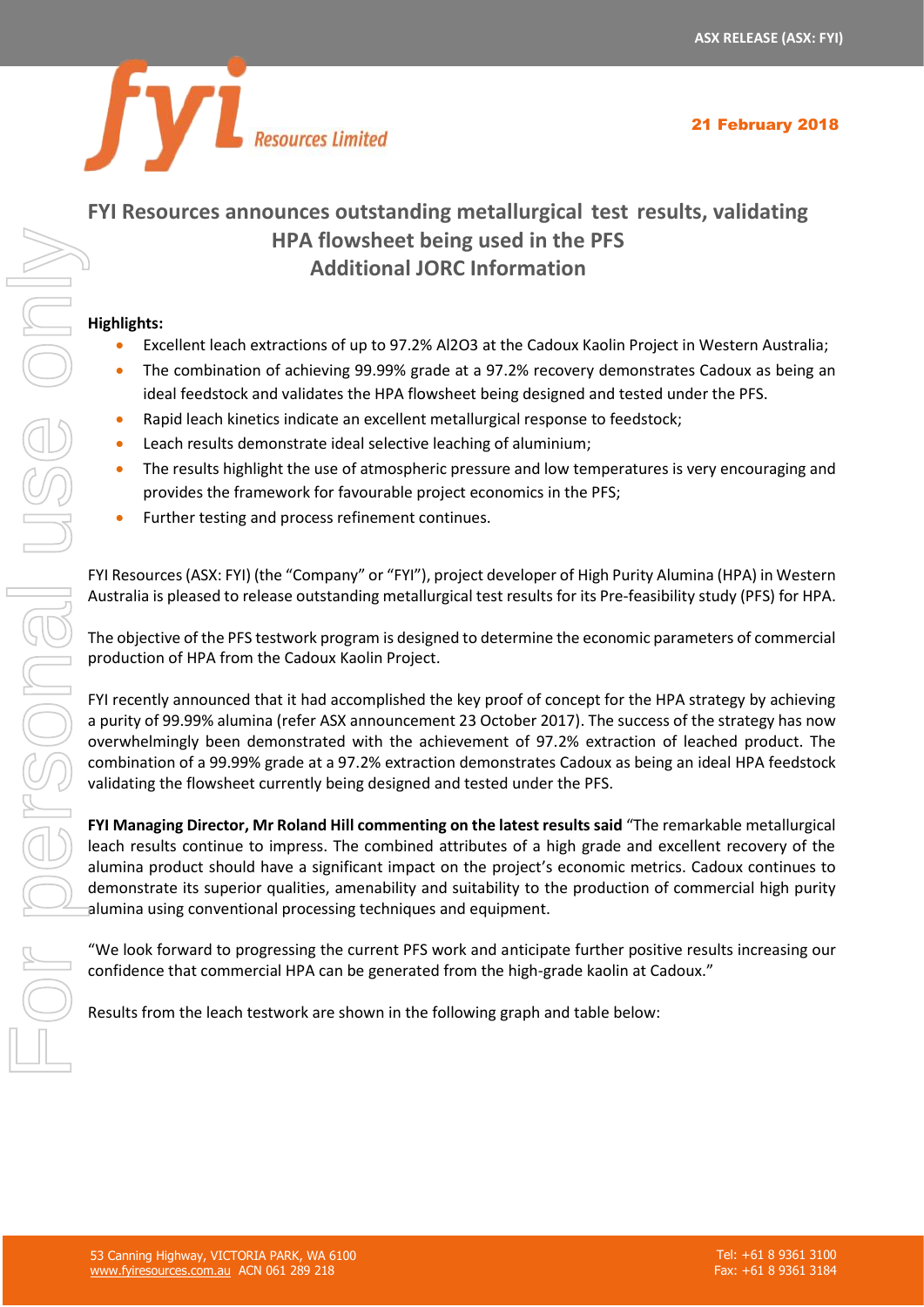



The impressive leach recovery results based on the use of atmospheric pressure and low temperatures are very encouraging and provide the framework for very favourable potential project economics – both in terms of capital costs and operating costs.

| Time                         | <b>Units</b> | <b>North Composite</b> |            |           | <b>South Composite</b> |
|------------------------------|--------------|------------------------|------------|-----------|------------------------|
| (minutes)                    |              | 2N (80°C)              | 1N (100°C) | 2S (80°C) | 1S (100°C)             |
| 0                            | %            | 0.0                    | 0.0        | 0.0       | 0.0                    |
| 30                           | %            | 73.1                   | 92.8       | 55.0      | 93.9                   |
| 60                           | %            | 95.3                   | 97.1       | 92.6      | 92.7                   |
| 120                          | %            | 95.3                   | 97.8       | 94.1      | 93.8                   |
| 180                          | %            | 96.7                   | 97.2       | 95.7      | 94.1                   |
|                              |              |                        |            |           |                        |
| <b>Feed Grade</b>            | %            | 39.58                  | 39.58      | 38.74     | 38.74                  |
| <b>Calculated Feed Grade</b> | %            | 35.76                  | 32.39      | 35.76     | 36.30                  |

The metallurgical testwork samples were selected from composited intervals from the last drilling programme (refer to ASX Company announcement dated 14 June 2017). A range of variable samples were used in the testing and are considered to be representative of the deposit and centred at N6606100 and E518800.

The metallurgical test work program is being undertaken and managed by Independent Metallurgical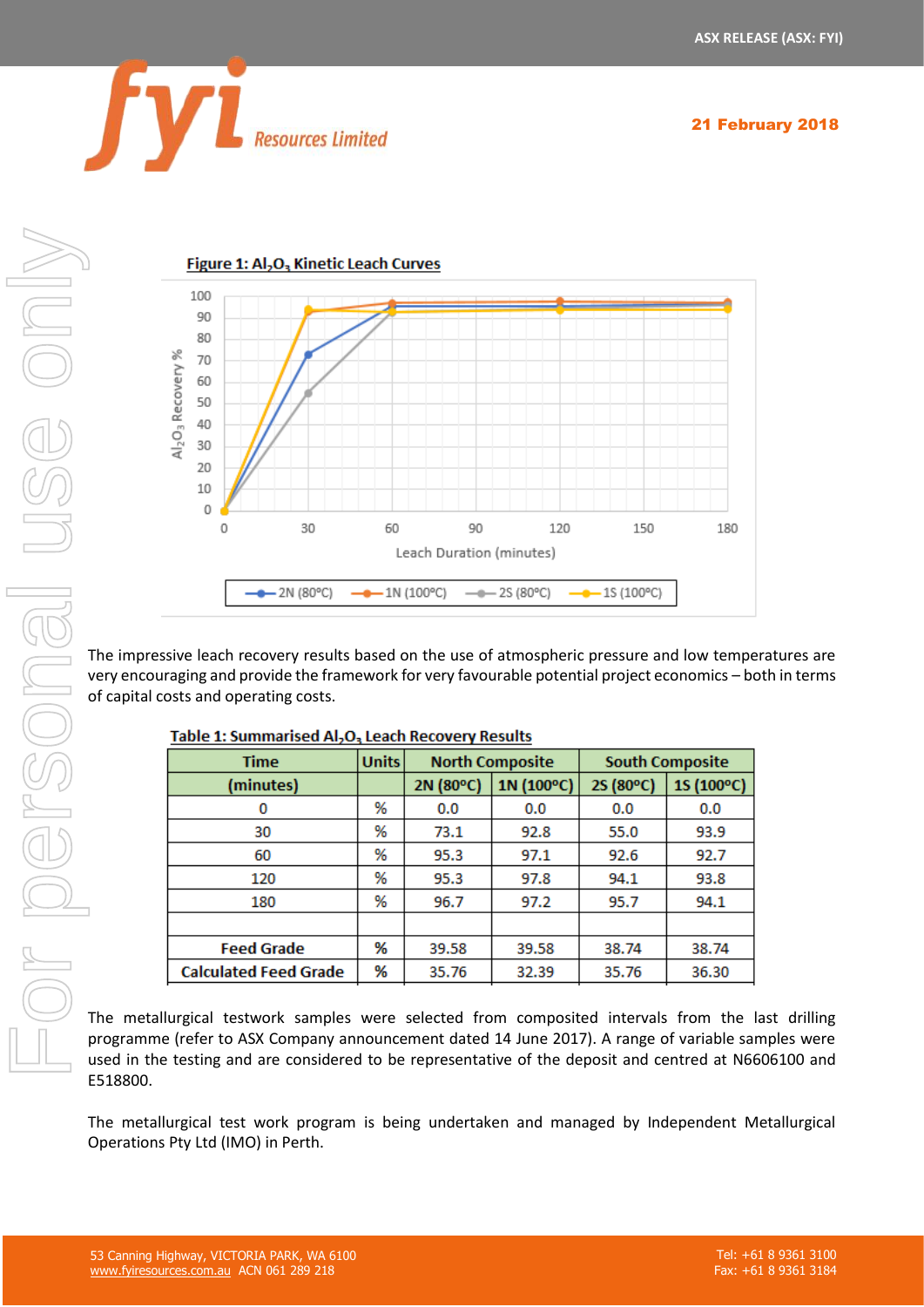

The ongoing metallurgical test work is designed to understand leaching outcomes over a series of variables including feedstock variances, varying operating temperatures and leach durations to determine optimal recovery and operating ranges.

#### **For more information please contact:**

**Roland Hill** Managing Director Tel: 0414666178

**Simon Hinsley** Investor & Media Relations Tel: 0401809653 simon@nwrcommunications.com.au

#### **About FYI Resources Limited**

FYI's is positioning itself to be a significant producer of high purity alumina (4N or HPA) in a rapidly developing LED, electric vehicle (EV), smartphone and television screen as well as other associated high-tech product markets.

The foundation of the FYI Resources' HPA strategy is the superior quality aluminous clay (kaolin) deposit at its 100%-owned Cadoux Kaolin Project in Western Australia and the positive reception the feedstock has to the Company's moderate temperature, atmospheric pressure HCl flowsheet. The Company's strategy has superior quality attributes that when combined result in a potential world class HPA project.

#### **Competent Person statement**

#### Metallurgy:

The information in this release that relates to metallurgy and metallurgical test work is based on information reviewed and compiled by Mr Daryl Evans, a Competent Person who is a Fellow of the Australian Institute of Mining and Metallurgy (AusIMM). Announcements in respect to metallurgical results are available to view on the Company's website at [www.fyiresources.com.au](http://www.fyiresources.com.au/) .

Mr Evans is an employee of Independent Metallurgical Operations Pty Ltd, and is a contractor to FYI. Mr Evans has sufficient experience that is relevant to this style of processing and type of deposit under consideration, and to the activity that he has undertaken to qualify as a Competent Person as defined in the 2012 Edition of the Australasian Code for the Reporting of Exploration Results, Mineral Resources and Ore Reserves (The JORC Code). Mr Evans consents to the inclusion of the information in the form and context in which they appear. The Company confirms that it is not aware of any new information or data that materially affects the information included in the original market announcements and that all material assumptions and The ongoing metallurigical text work is designed to understand leadsing outcomes over a series of variable receivery and operating tempes.<br>
For more information please contact:<br>
For more information please contact:<br>
For mo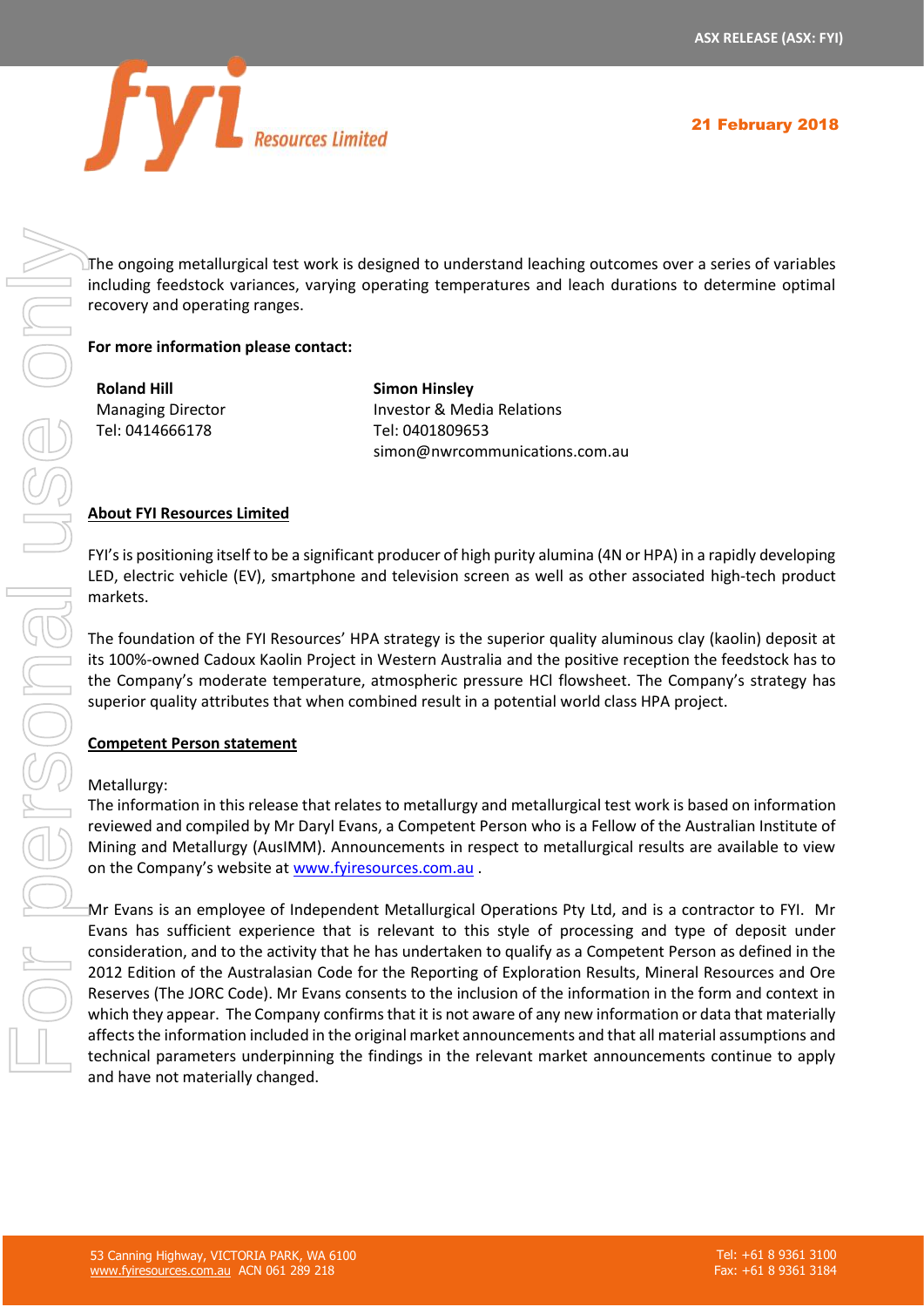

### **Appendix A February 2018**

#### **JORC Code, 2012 Edition – Table 1**

#### **Section 1 Sampling Techniques and Data**

| <b>Criteria</b>            | Commentary                                                                            |
|----------------------------|---------------------------------------------------------------------------------------|
| <b>Sampling</b>            | Drilling sampling was previously reported (14 June 2017).                             |
| techniques                 |                                                                                       |
|                            | Metallurgical test work applied to the recovered drilling samples is intended to      |
|                            |                                                                                       |
|                            | determine aluminium leach and precipitation characteristics of the kaolin. Sample     |
|                            | preparation and metallurgical test work was performed by Independent Metallurgical    |
|                            | Operations Pty Ltd (IMO) in Perth, Western Australia.                                 |
| <b>Drilling techniques</b> | Previously reported (14 June 2017).                                                   |
| <b>Drill sample</b>        | Previously reported (14 June 2017).                                                   |
| recovery                   |                                                                                       |
| Logging                    | Previously reported (14 June 2017).                                                   |
| Sub-sampling               | Drilling sampling was previously reported (14 June 2017).                             |
| techniques and             |                                                                                       |
| sample preparation         | The sampling techniques for the metallurgical test work was in line with industry     |
|                            | standards in determining composite samples representative of the resource. This       |
|                            | included drying and splitting of individual samples and then compositing into         |
|                            | representative samples.                                                               |
|                            |                                                                                       |
|                            | The sampling procedures were under the control of qualified and experienced IMO       |
|                            | employees and considered adequate for the intended metallurgical test work.           |
|                            |                                                                                       |
|                            | Sizes and representative nature of the samples is considered appropriate.             |
|                            |                                                                                       |
|                            | Details of sampling techniques are described in the "Other substantive exploration    |
|                            | data" section in Table 2.                                                             |
|                            |                                                                                       |
|                            | All procedural work and preparation was conducted under strict controls and           |
|                            | supervision. All testwork was conducted under test conditions by qualified and        |
|                            | experienced technicians and overseen by qualified managers including Mr Daryl         |
|                            | Evans.                                                                                |
|                            |                                                                                       |
| <b>Quality of assay</b>    | Analysis for the leach test work was deemed appropriate for the detailed test work as |
| data and laboratory        | it was undertaken in laboratory environment with precision equipment and included     |
|                            | worldwide accepted controls.                                                          |
| tests                      |                                                                                       |
|                            |                                                                                       |
|                            | Metallurgical reviews and testwork has been overseen and approved by the              |
|                            | Metallurgical Competent person - Mr Daryl Evans (Independent Metallurgical            |
|                            | Operations).                                                                          |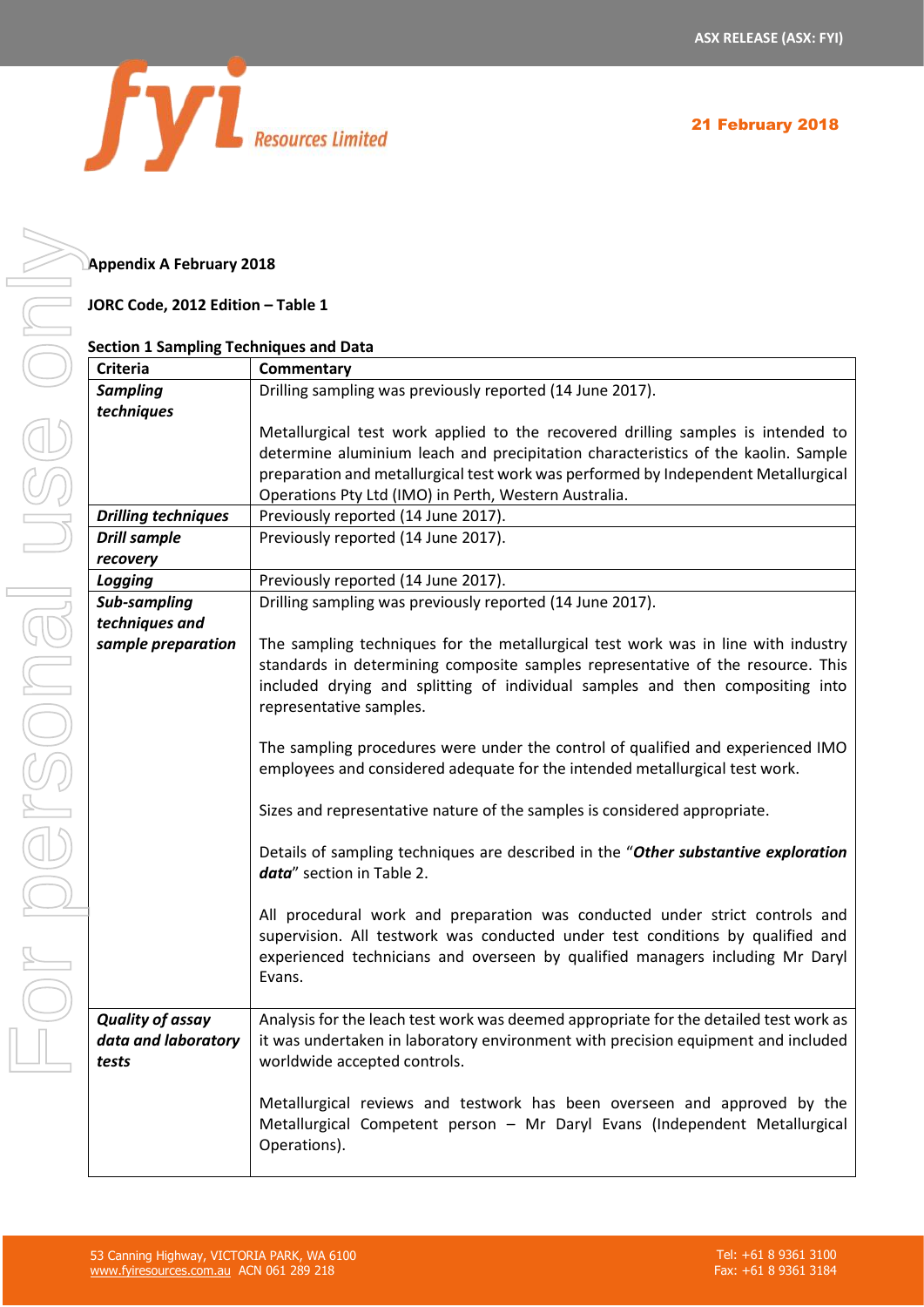

| 21 February 2018 |  |  |
|------------------|--|--|
|------------------|--|--|

| Verification<br>οf       | The metallurgical test work was supervised by suitably qualified personnel under                                                                                                      |  |
|--------------------------|---------------------------------------------------------------------------------------------------------------------------------------------------------------------------------------|--|
| sampling<br>and          | laboratory conditions.                                                                                                                                                                |  |
| assaying                 |                                                                                                                                                                                       |  |
|                          | Primary data is captured on paper in the laboratory and then re-entered into<br>spreadsheet format by the supervising metallurgist, to then be loaded into the<br>company's database. |  |
|                          | No adjustments are made to any assay data.                                                                                                                                            |  |
| Location<br>of<br>data   | All samples used in the metallurgical test work have been accurately recorded by the                                                                                                  |  |
| points                   | laboratory technician and checked by the supervising metallurgist.                                                                                                                    |  |
| Data spacing<br>and      | Industry standard sample distribution and source material<br>representation                                                                                                           |  |
| distribution             | methodology has been applied.                                                                                                                                                         |  |
| Orientation of data      | Industry standard sample distribution and source material<br>representation                                                                                                           |  |
| relation<br>in<br>to     | methodology has been applied. The risk of sample bias is considered to be low.                                                                                                        |  |
| geological structure     |                                                                                                                                                                                       |  |
| Sample security          | All samples were under supervision at the laboratory. All residual sample material is                                                                                                 |  |
|                          | stored securely in sealed bags.                                                                                                                                                       |  |
| <b>Audits or reviews</b> | Mr Evans has reviewed QAQC results and found these to be acceptable.                                                                                                                  |  |
|                          |                                                                                                                                                                                       |  |

## Section 2 Reporting of Exploration Results

|                            | section z Reporting or Exploration Results                                                                                                                                                                                                                                                                                                                                                                                                                                                                                                                                                                                                                                                                                                                                                                                                                                                                                                                                                                                                                                                                                                                                                                                                                                                                                                                                                                                                                                                                                                                                                                                                                                                       |
|----------------------------|--------------------------------------------------------------------------------------------------------------------------------------------------------------------------------------------------------------------------------------------------------------------------------------------------------------------------------------------------------------------------------------------------------------------------------------------------------------------------------------------------------------------------------------------------------------------------------------------------------------------------------------------------------------------------------------------------------------------------------------------------------------------------------------------------------------------------------------------------------------------------------------------------------------------------------------------------------------------------------------------------------------------------------------------------------------------------------------------------------------------------------------------------------------------------------------------------------------------------------------------------------------------------------------------------------------------------------------------------------------------------------------------------------------------------------------------------------------------------------------------------------------------------------------------------------------------------------------------------------------------------------------------------------------------------------------------------|
| <b>Criteria</b>            | Commentary                                                                                                                                                                                                                                                                                                                                                                                                                                                                                                                                                                                                                                                                                                                                                                                                                                                                                                                                                                                                                                                                                                                                                                                                                                                                                                                                                                                                                                                                                                                                                                                                                                                                                       |
| Mineral tenement           | Previously reported (ASX: 14 June and 26 July 2017).                                                                                                                                                                                                                                                                                                                                                                                                                                                                                                                                                                                                                                                                                                                                                                                                                                                                                                                                                                                                                                                                                                                                                                                                                                                                                                                                                                                                                                                                                                                                                                                                                                             |
| and land tenure            |                                                                                                                                                                                                                                                                                                                                                                                                                                                                                                                                                                                                                                                                                                                                                                                                                                                                                                                                                                                                                                                                                                                                                                                                                                                                                                                                                                                                                                                                                                                                                                                                                                                                                                  |
| status                     |                                                                                                                                                                                                                                                                                                                                                                                                                                                                                                                                                                                                                                                                                                                                                                                                                                                                                                                                                                                                                                                                                                                                                                                                                                                                                                                                                                                                                                                                                                                                                                                                                                                                                                  |
| <b>Exploration</b><br>done | Previously reported (ASX: 14 June and 26 July 2017).                                                                                                                                                                                                                                                                                                                                                                                                                                                                                                                                                                                                                                                                                                                                                                                                                                                                                                                                                                                                                                                                                                                                                                                                                                                                                                                                                                                                                                                                                                                                                                                                                                             |
| by other parties           |                                                                                                                                                                                                                                                                                                                                                                                                                                                                                                                                                                                                                                                                                                                                                                                                                                                                                                                                                                                                                                                                                                                                                                                                                                                                                                                                                                                                                                                                                                                                                                                                                                                                                                  |
| <b>Geology</b>             | The project area is underlain by weathered granitoid Archaean rock of the Yilgarn<br>Granites is the likely parent material for the kaolin. Here, deep weathering of the<br>feldspathic and ferromagnesian minerals within the metamorphosed granitic has<br>resulted in the formation of kaolinite. There is no outcrop but recognizable granitoidal<br>fragmental rocks are sometimes present just below surface. The crust of the<br>overburden comprises gravel and sands over reddish to off white clay. White kaolin<br>underlies the overburden followed by weathered, partial oxidised and then fresh<br>ganitoids at depth. The recent drilling at the property has revealed a weathering profile<br>which is very common in Western Australia with the granitoid rocks, deeply weathered<br>forming a leached, kaolinized zone under a lateritic crust. Analysis at the Laboratory<br>shows particle size distributions are typical of "primary style" kaolins produced from<br>weathered granites. The crust of overburden comprises gravel and sands over reddish<br>to off-white clay to an average depth of 5m. White kaolin then averages approximately<br>16 m before orange to yellow sandy and mottled clays are intersected which are<br>followed by recognizable rounded granitoid material. The thickness of the kaolin profile<br>varies from less than 1m to a maximum of 22m. Fresh granitoids are found at depths of<br>between 10 and 30m. All kaolin resources are within 4 to 11 metres of the surface. 47<br>air core drillholes were completed with a total of 824m drilled. All holes were drilled<br>vertically. Intersected kaolin thickness ranged from 4-11m. |